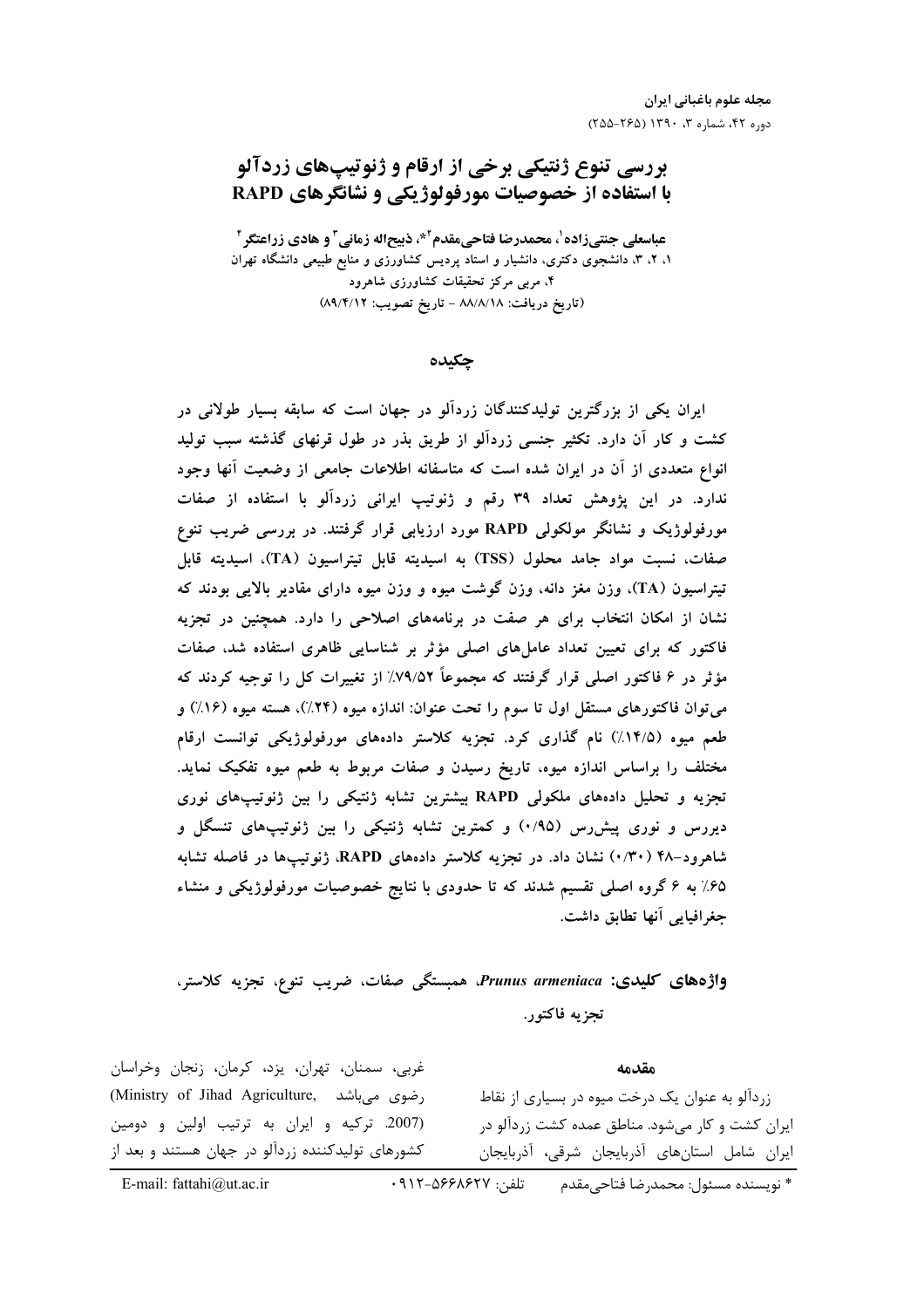آنها کشورهای ایتالیا، پاکستان، اسپانیا و فرانسه در رتبههای بعدی قرار دارند (FAO, 2007).

کیفیت میوه در زردآلو به تعادل مقدار قند و اسید و همچنین عطر ویژه آن بستگی دارد ..Hormaza et al (2007. زردآلو مصارف متعددی مانند تازه خوری و خشک شده دارد. سایر مشتقات آن شامل انواع نوشیدنیها، مربا و آبمیوه است. بخش خوراکی میوه در زردآلو حدود ۹۴٪ از میوه را تشکیل میدهد که منبع غنی از ویتامین A (بتا کاروتن) و ویتامین C (اسید آسكوربيك) محسوب مىشود (Wills et al., 1983). زردآلوهای گروههای آسیای مرکزی و ایرانی-قفقازی نسبت به زردآلوهای گروه اکو-جغرافیایی اروپایی و زردآلوی ژاپنی مقدار اسیدیته کمتری دارند .(Mehlenbacher et al., 1990)

منشاء زردآلوهای وحشی مناطق مرکزی آسیا و کوهستان تیان شان میباشد و از آنجا زردآلو به شرق و به غرب دنيا گسترش يافته است (Faust et al., 1998). طبق گزارشات متعدد، ایران یکی از خاستگاههای زردآلوی اهلی است (Faust et al., 1998)، که در این ناحیه تکثیر جنسی آن از طریق بذر در طی سالیان متمادی سبب ایجاد ژرمپلاسم غنی زردآلو شده است.

بررسی تنوع ژرمپلاسم زردآلو در ایران به کمک نشانگرهای ژنتیکی میتواند قدم اولیه و بسیار مهم در راستای بهبود ژنتیکی و پرورش آن در ایران باشد. نشانگرهای مورفولوژیک که مبتنی بر خصوصیات ظاهری و ویژگیهای رشد و نموی و فنولوژیکی هستند همواره اهمیت زیادی در ارزیابی ذخایر ژنتیکی داشته اند. سازگاری اقلیمی، افزایش کیفیت میوه، خودسازگاری و مقاومت به بیماریها از مهمترین اهداف اصلاحی در زردآلو میباشند (Hormaza et al., 2007). در سالهای اخیر در ارتباط با دو هدف مهم اصلاحی در زردآلو توجه بیشتری به وجود آمده است. هدف اول معرفی و توسعه ارقامی است که قابلیت کشت در مناطق گسترده تری را داشته باشند، چرا که بیشتر ارقام زردآلو مختص مناطق 1 اکولوژیکی خاص هستند (Layne et al., 1996) و در نتیجه تولید تجاری محدود به مناطق خاصی است که معمولاً یک یا دو رقم بخش زیادی از تولید را به خود اختصاص داده اند. هدف اصلاحی دیگر که در کشورهای

حوزه مدیترانه که ۵۰٪ از تولید جهانی زردآلو را این منطقه به خود اختصاص داده است، اهمیت ویژهای پیدا كرده است مقاومت به ويروس آبله آلو<sup>\</sup> است Hormaza) et al., 2007). این برنامههای اصلاحی و توسعه ارقام جدید نیازمند وجود روشهای سریع و مطمئن برای ارزیابی تنوع موجود در ژرمپلاسم و شناسایی و حفاظت از ارقام معرفی شده است.

.Badenez et al (1998) با استفاده از ۱۸ صفت مورفولوژیک زردآلوهای گروه اکوجغرافیایی اروپایی را ارزیابی کردند که تنوع مشاهده شده توسط آنها کمتر از تنوع قابل انتظار بود. آنها بيشترين تنوع را در صفات De Giorgio & میوه گزارش کردند. De Giorgio & Polignano (2001) با استفاده از ۲۰ صفت مورفولوژیک، ۸۸ رقم بادام را از ایتالیا ارزیابی کردند. در گزارش آنها صفات مربوط به ميوه بيشترين تأثير را در تفكيك ارقام داشتند. همچنین Asma & Ozturk (2005) با استفاده از ۱۵ صفت مورفولوژیک به ارزیابی بخشی از ژرمپلاسم زردآلوی ترکیه پرداختند. در نتایج آنها بیشترین تنوع مربوط به صفات زمان رسیدن، عملکرد، مواد جامد محلول (TSS)، اسيديته قابل تيتراسيون (TA)، و وزن میوه، هسته و مغز بود. در گزارش دیگری، ۲۰ صفت مورفولوژیک برای ارزیابی ۱۲۰۰۰ دانهال زردآلو در تركيه استفاده شد كه هدف آن انتخاب والدين مناسب برای برنامههای اصلاحی بر مبنای خصوصیات رویشی و كيفيت ميوه بود (Asma et al., 2007).

استفاده از روشهای سنتی شناسایی ارقام و پایهها در درختان میوه مبتنی بر مشاهدات فنوتییی علی غم مفيد بودن به دلايلي نظير وقت گير بودن، قرار گرفتن تحت تأثير محيط، اندازه بزرگ درختان ميوه Hormaza) et al., 2007). توارث غالب و مغلوب، اثرات اپيستازى و (Naghavi et al., 2008) یلیوترویی، فراوانی و تنوع کم بسیار محدود شده است و متخصصان به دنبال پیدا کردن نشانگرهای دقیقتری هستند. بنابراین روشهای سنتی باید با روشهای جدید مبتنی بر DNA به منظور استفاده در برنامههای اصلاحی درختان میوه تکمیل گر دد.

<sup>1.</sup> Plum Pox Virus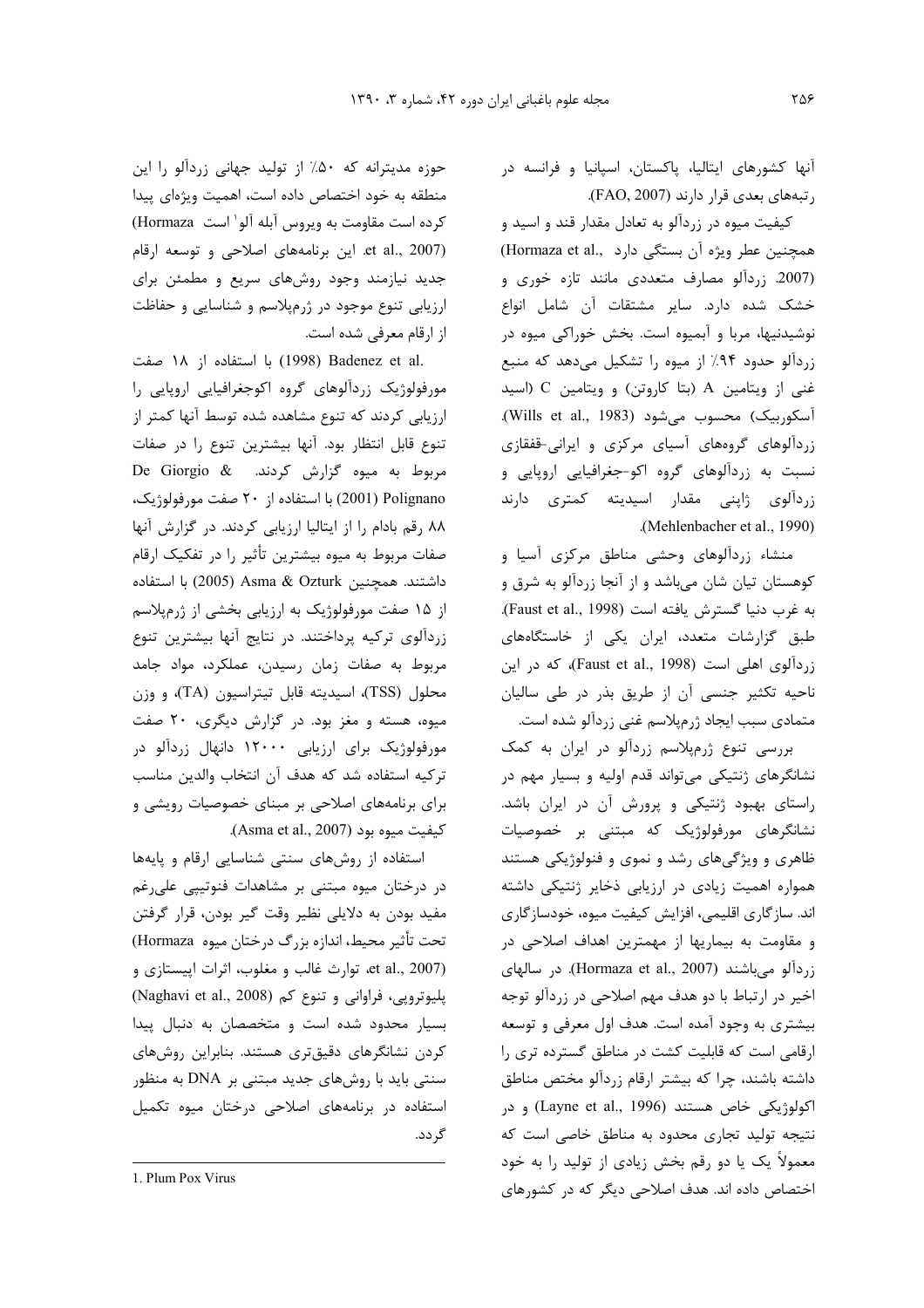تکنیک RAPD با موفقیت برای شناسایی ارقام، تخمین تنوع ژنتیکی و تعیین خاستگاه احتمالی ژنوتیپهای منتخب و تهیه نقشههای لینکاژی در جنس Prunus استفاده شده است. Zhongping به بررسی تنوع ژنتیکی گروههای مختلف هلو با استفاده از نشانگر RAPD پرداخت. طبق نتايج AMOVA'، تنوع بين و داخل گروهي به ترتيب ١١/٩ و ٨٨/١٪ بود. .Casas et al (1999) از نشانگر RAPD برای بررسی تنوع ژنتیکی ۵۱ ژنوتیپ از پایههای جنس Prunus استفاده کردند. آنها گزارش کردند که حتی تعداد ۷ آغازگر نیز برای بیان روابط فیلوژنتیکی بین پایههای حاصل از گونههای مختلف جنس Prunus کافی است.

با وجود اینکه ایران یکی از مراکز تنوع زردآلو میباشد ولی گزارش جامعی در مورد تنوع ژنتیکی آن وجود ندارد. این تحقیق بخشی از یک برنامه اصلاحی زردآلو است که هدف آن بهبود برخی از خصوصیات میوه، افزایش تحمل به سرمای بهاره، بهبود عادت باردهی و عوامل مؤثر در مدیریت باغات زردآلو میباشد. در این تحقیق ۳۹ رقم و ژنوتیپ زردآلو با استفاده از خصوصیات مورفولوژیکی و نشانگر ملکولی RAPD مورد ارزیابی قرار گرفته است.

### مواد و روشها

مواد گیاهی

مواد گیاهی این تحقیق شامل نمونههایی از كلكسيون زردآلوي مركز تحقيقات كشاورزي شاهرود بود (جدول ١). اين كلكسيون به صورت پيوندك از مناطق مختلف ایران و بخصوص مناطق اطراف شاهرود جمعآوری شده است که روی پایههای بذری زردآلو پیوند شدهاند. همه درختان دارای سن یکسان بوده و از شرایط کشت و کار یکسانی برخوردار بودند.

نحوه ارزيابي صفات

ارزيابي صفات مورد نظر براساس ديسكريپتور موجود برای زردآلو (IBPGR, 1984) و سایر منابع موجود (Asma & Ozturk, 2005; Asma et al., 2007; Badenez et al., 1998). با تغییرات لازم در سال ۱۳۸۶

صورت گرفت (جدول ٢). براي تعيين اسيديته قابل تیتراسیون از روش تیتراسیون عصاره با سود ۰/۱ نرمال و pH-meter استفاده شد و میزان TSS نیز با استفاده از رفركتومتر تعيين گرديد. ساير ويژگىها بر اساس اندازهگیری و یا کد دهی تعیین شدند.

# استخراج DNA

استخراج DNA از نمونههای برگی با استفاده از روش Murray & Thompson (1980) صورت گرفت. میزان DNA به روش اسپکتروفتومتری در طول موجهای ۲۶۰ و ۲۸۰ نانومتر با استفاده از دستگاه اسپكتروفتومتر Perkin-Elmer، مدل EZ-201 تعيين و از آن DNA به غلظت ۵ نانوگرم در میکرولیتر برای انجام مراحل PCR تهيه شد.

## انجام آزمایش RAPD

در این تحقیق ۹۷ آغازگر ۱۰ نوکلئوتیدی RAPD از سری TibMolBiol مورد آزمایش قرار گرفت و از بین آنها ١٧ آغازگر انتخاب و جهت مراحل بعدی مورد استفاده قرار گرفت. برای انتخاب آغازگرها ابتدا این آغازگرها بر روی دو ژنوتیپ که از نظر ظاهری متفاوت بودند مورد استفاده قرار گرفتند و از بین آنها، آغازگرهایی که دارای تعداد باند مناسب و درعین حال متفاوت بین دو ژنوتیپ بودند انتخاب شدند. اسامی آغاز گرهای مورد استفاده که چند شکل بودند در جدول ۳ آمده است. مخلوط واکنش PCR شامل دو میکرولیتر از DNA تهیه شده (۱۰ نانوگرم)، ۱۳ میکرولیتر از dNTPs; PCR, ) شامل كيت ( ,dNTPs; PCR buffer, Taq DNA Polymerase, Ampliqon, و MgCl<sub>2</sub> با غلظت mM (۰/۱ mM)، أغازگر با غلظت nM ۶۶/۷ و حجم آن ۱۵μ۱ بوده است. برای به حجم رساندن محلول واكنش از آب مقطر دوبار تقطير استریل استفاده شد.

#### تجزيه دادهها

از میانگینهای صفات برای تعیین همبستگی ساده آنها و تجزیه کلاستر ژنوتیپها با استفاده از نرمافزارهای SPSS و NTSYS (نسخه 2.02) استفاده شد. در هر عامل اصلی و مستقل ضرایب عاملی که در آن عامل نسبت به بقیه عاملها دارای بیشترین مقدار بودند، معنیدار در نظر گرفته شد. همچنین تجزیه کلاستر با

<sup>1.</sup> Analysis of Molecular Variance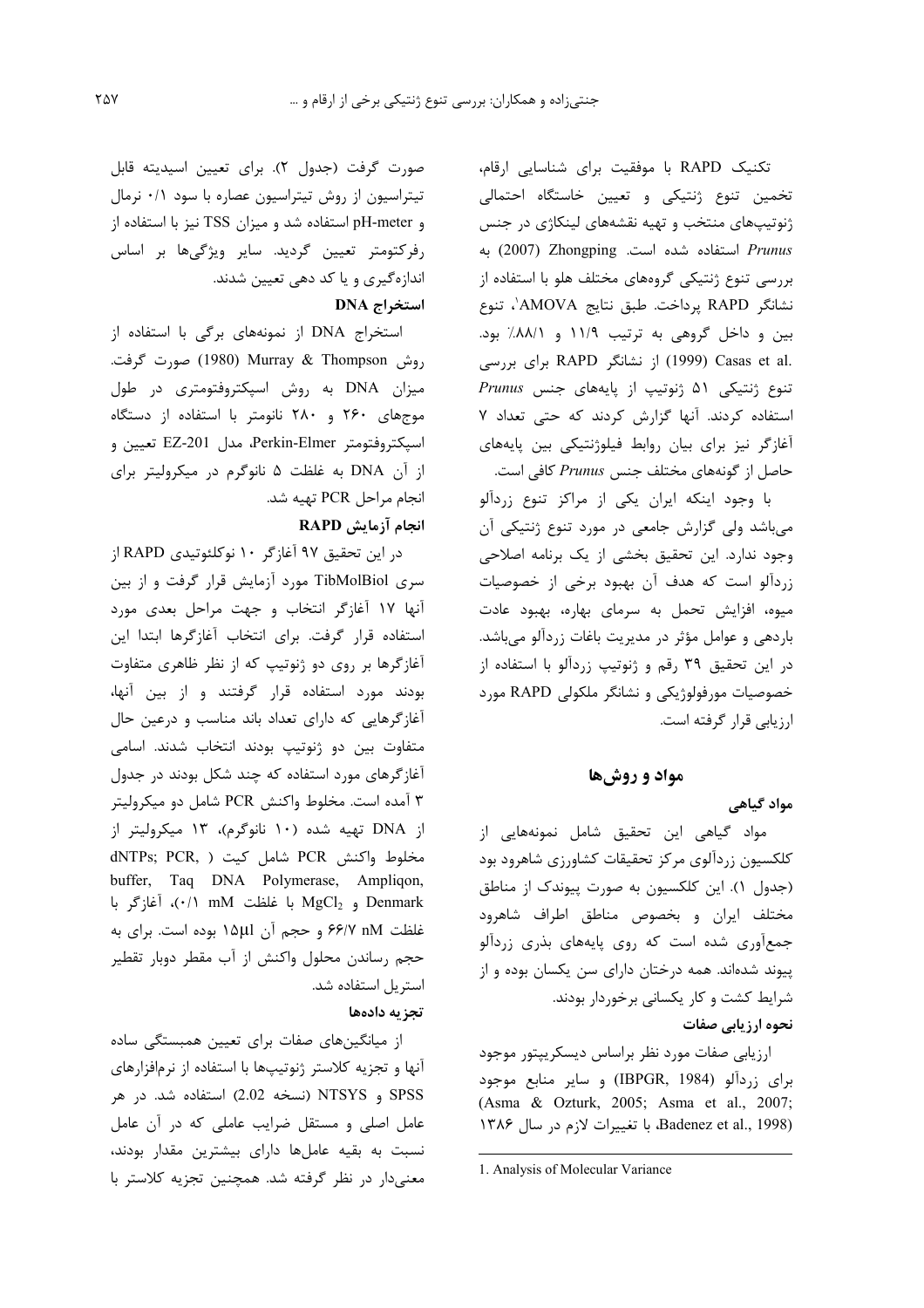استفاده از مجموع مربعات فواصل اقلیدسی و روش Ward انجام گرفت.

در آزمایش RAPD برای بررسی چندشکلی بین ژنوتیپها، وجود یا عدم وجود یک باند خاص با اعداد یک و صفر نمرهدهی شد. سپس ماتریس تشابه ژنوتیپها با استفاده از نرمافزار NTSYS (نسخه 2.02) و ضرایب تشابه جاکارد محاسبه گردید. در نهایت تجزیه می از زنوتیپ میباشد.

خوشهای بر اساس ماتریس تشابه و به روش UPGMA بدست آمد. برای محاسبه قدرت تفکیک هر آغازگر از فرمول زير استفاده شد:  $Rp = \sum I_h$ كه در آن: ۳۹ و p فراوانی حضور باند در ۳۹ $I_{\rm b}$ =1-(2x|0.5-p|)

| جدول ۱- ارقام و ژنوتیپهای زردآلوی مورد بررسی و منشاء جمعآوری آنها |                 |                |    |
|-------------------------------------------------------------------|-----------------|----------------|----|
| خصوصيت ويژه                                                       | منطقه جمعأوري   | نام رقم        | کد |
| عدم وجود کرک                                                      |                 | مربايي         | ١  |
| ديررسى                                                            | شاهرود          | ديررس ديزج     | ٢  |
| ديررسى                                                            | شاهرود          | نورى ديررس     | ٣  |
| شكل مناسب                                                         | شاهرود          | شاهرود-۸       | ۴  |
| مقاومت نسبی به سرمای بهاره                                        | شاهرود          | خیبه ای-۲      | ۵  |
| شكل مناسب                                                         | شاهرود          | شاهرود-۳۵      | ۶  |
|                                                                   | أذربايجان       | استيوت مراغه   | ٧  |
|                                                                   | دماوند          | كاردى دماوند-١ | ٨  |
|                                                                   | ملاير           | ملايري         | ٩  |
| ميوه بزرگ                                                         | شاهرود          | جعفرى          | ۱۰ |
|                                                                   | دماوند          | سفيد دماوند    | ۱۱ |
| دیر گلی                                                           |                 | تنسگل          | ۱۲ |
|                                                                   | شاهرود          | شاهرود-۴۳      | ۱۳ |
| زودگلی                                                            | $\equiv$        | قیسی-۲         | ۱۴ |
|                                                                   | شاهرود          | شاهرود-۱۱      | ۱۵ |
|                                                                   | شاهرود          | شاهرود-۵۳      | ۱۶ |
|                                                                   |                 | شاهپسند        | ۱۷ |
|                                                                   | شاهرود          | شاهرود-۴۹      | ۱۸ |
|                                                                   | استان آذربايجان | قربان مراغه    | ۱۹ |
| زودرسى                                                            | شاهرود          | جهانگیری       | ٢٠ |
| طعم مناسب                                                         | سبزوار          | شوقان          | ۲۱ |
| هسته كاملا جدا                                                    | استان أذربايجان | نخجوان         | ۲۲ |
|                                                                   | شاهرود          | شاهرود-۱۲      | ۲۳ |
|                                                                   | شاهرود          | شاهرود-۴۶      | ۲۴ |
| زودرسى                                                            | شاهرود          | میرزایی        | ۲۵ |
|                                                                   | دماوند          | كاردى دماوند-٢ | ۲۶ |
|                                                                   | شاهرود          | شاهرود۴۸       | ۲۷ |
|                                                                   | شاهرود          | شاهرود-۳۹      | ٢٨ |
| نسبت بالای گوشت به هسته                                           | شاهرود          | شمس            | ۲۹ |
| ديررسى                                                            | شاهرود          | شاهرود-۵۲      | ٣٠ |
| پربارى                                                            | شاهرود          | شاهرود-۴۲      | ۳۱ |
| تحمل نسبي به سرماي بهاره                                          | شاهرود          | قوامى          | ٣٢ |
| زودرسى                                                            | شاهرود          | نورى پيشرس     | ٣٣ |
| طعم مناسب                                                         | شاهرود          | نصيرى          | ٣۴ |
|                                                                   | شاهرود          | شاهرود-۲۰      | ٣۵ |
| شكل مناسب شاخهها                                                  | شاهرود          | شاهرود-۲۹      | ٣۶ |
| كاملا هسته جدا                                                    | شاهرود          | قيسى-١         | ٣٧ |
|                                                                   | شاهرود          | شاهرود-۴۱      | ٣٨ |
|                                                                   |                 | قاضی جهان      | ٣٩ |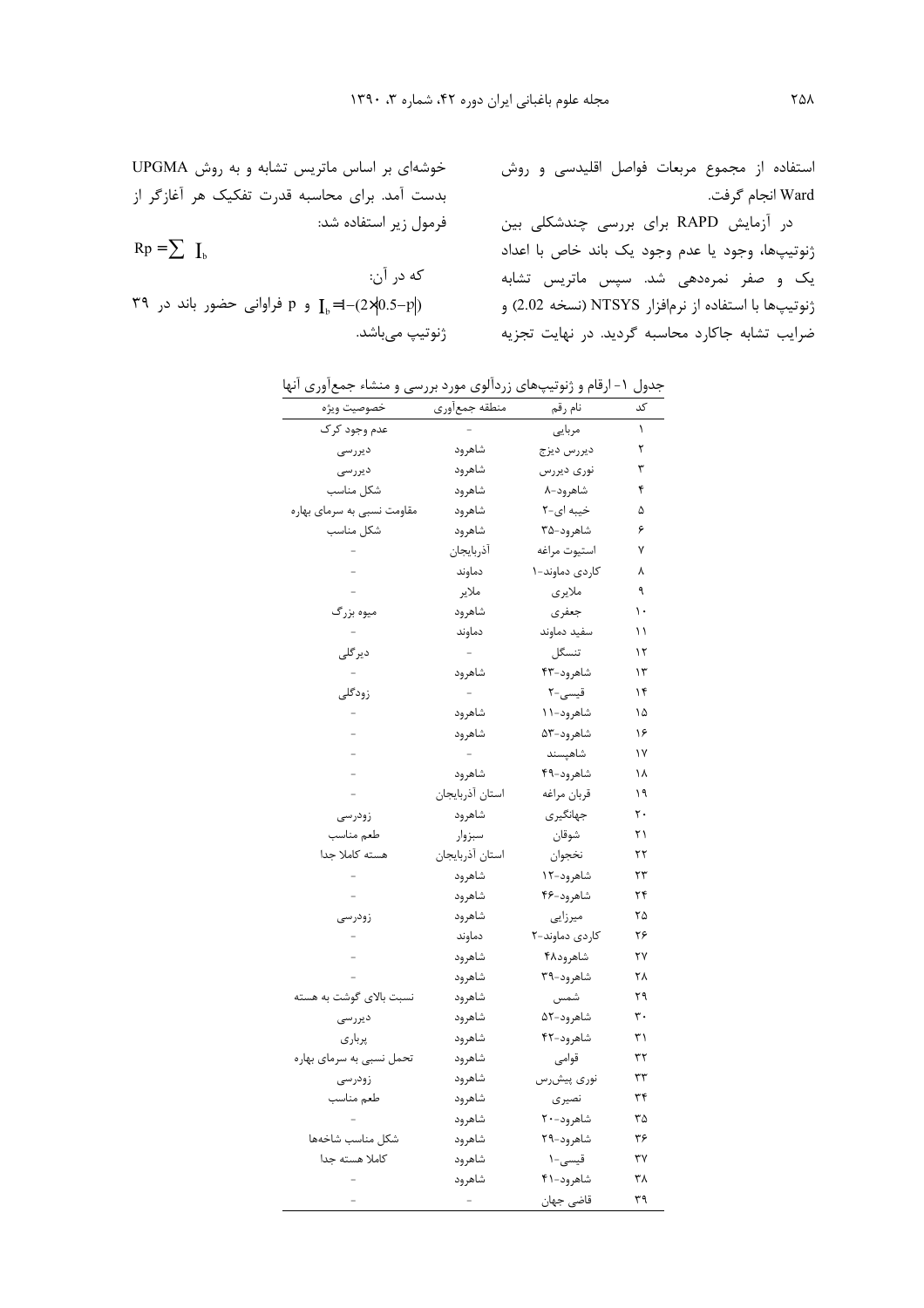| ضريب تنوع صفت<br>$^{\circ}$ (CV%) | حداكثر              | ميانگين                                | حداقل        | واحد                                    | علامت<br>اختصاري | صفت                            | شمار ه        |
|-----------------------------------|---------------------|----------------------------------------|--------------|-----------------------------------------|------------------|--------------------------------|---------------|
| $1V/\cdot 5$                      | 55                  | FT/TP                                  | ٢٧           | ميليمتر                                 | FL               | طول ميوه                       | $\rightarrow$ |
| 10/T <sub>A</sub>                 | $\Delta \mathsf{r}$ | $\mathbf{Y}$ $\mathbf{S}$ $\mathbf{A}$ | ۲۶           | ميليمتر                                 | <b>FT</b>        | ضخامت ميوه                     | $\mathsf{r}$  |
| 10/1Y                             | ۴۹                  | YY/Y                                   | ۲۴           | ميليمتر                                 | <b>FW</b>        | عرض ميوه                       | $\mathbf{r}$  |
| $YY/\Lambda$                      | $\Lambda \Upsilon$  | $T\Delta/\Delta f$                     | 1.11         | گرم                                     | FWt              | وزن ميوه                       | $\mathbf{r}$  |
| f(f)/Y                            | ٧٨                  | $\Upsilon\Upsilon/\Delta$              | ٩            | گرم                                     | <b>FFW</b>       | وزن گوشت ميوه                  | ۵             |
| $TY/\cdot 7$                      | $f/\Delta Y$        | $Y/\cdot \Lambda$                      | $1/\cdot Y$  | گرم                                     | PWt              | وزن هسته                       | ۶             |
| 101.7                             | ٣٨                  | <b>TAISF</b>                           | ١٨           | ميليمتر                                 | PL               | طول هسته                       | $\mathsf{v}$  |
| 17/9V                             | ۲۲                  | 18/98                                  | $\gamma$     | ميليمتر                                 | PW               | عرض هسته                       | <b>∧</b>      |
| 15/8V                             | ۱۵                  | 1.19V                                  | ٩            | ميليمتر                                 | PT               | ضخامت هسته                     | ্ণ            |
| 157                               | ۲۳                  | 1Y/10                                  | $\gamma$     | ميليمتر                                 | KL               | ۱۰ طول مغز                     |               |
| 11/1Y                             | $\gamma$            | 1.197                                  | ٩            | ميليمتر                                 | <b>KW</b>        | ضخامت مغز                      | $\rightarrow$ |
| 17/27                             | $\lambda$           | $Y/\Delta f$                           | ۵            | ميليمتر                                 | KT               | ۱۲ ضخامت مغز                   |               |
| $\Delta Y/Y\Lambda$               | $\frac{1}{V}$       | .11                                    | .779         | گر م                                    | <b>KWt</b>       | وزن مغز                        | $\gamma$      |
| FT/97                             | ۵٠                  | $YQ/\Delta f$                          | $\mathsf{r}$ | روز پس از ۱۵ خرداد                      | RS               | ۱۴ زمان رسیدن                  |               |
| $\lambda/\Upsilon$                | $\mathsf{r}$        | 1/9V                                   | $\lambda$    | کد (۱ = بدون کرک و ۲ = کرک دار)         | <b>PUB</b>       | كرك دار بودن                   | $\wedge$      |
| $\Upsilon \Upsilon / 9$           | Y                   | $\Delta/\Upsilon$                      | ٣            | كد (از ٣= كمترين عمق تا ٧= بيشترين عمق) | CAV              | ۱۶٪ عمق حفره دمگل              |               |
| ٢٨                                | ٢                   | $\mathcal{N}$                          | $\lambda$    | كد (١ = هسته چسبان و ٢= هسته جدا)       | FrSt             | ١٧ چسبیدگی هسته                |               |
| Y9/Y                              | ٢٣                  | 17/27                                  | ۶            | د, صد                                   | <b>TSS</b>       | ۱۸ مواد جامد محلول (TSS)       |               |
| $Y$ ۶/۱۹                          | $\mathsf{r}$        | .11                                    | .11V         | در صد                                   | TA               | ١٩ اسيديته قابل تيتراسيون (TA) |               |
| $Y \cdot / Y$                     | ۶                   | $f/\cdot \Delta$                       | $\mathbf{r}$ |                                         | pH               | ۲۰٪ pH آب میوه                 |               |
| FT/17                             | Υ                   | f/ff                                   | $\lambda$    | کد (از ۱ = کوچکترین تا ۷ = بزرگترین)    | FISz             | ۲۱ اندازه گل                   |               |
| 4.199                             | $\gamma$            | 5/77                                   | ٢            | ميليمتر                                 | <b>STYL</b>      | ۲۲۔ طول خامه به پرچم           |               |
| $T\Delta/F9$                      | ۱۵                  | $\lambda/\lambda\Upsilon$              | ٣            | روز پس ۱۰ فروردین                       | <b>BLT</b>       | ٢٣ تاريخ اولين گلدهي**         |               |
| $\Upsilon \Upsilon / \Upsilon$    | γ                   | $\Delta/\Upsilon\Lambda$               | $\lambda$    | روز پس از ۱۰ فروردین                    | <b>FLT</b>       | تاريخ تمام گل                  | ۲۴            |
| 19/97                             | ٢                   | $1/\lambda$ 9                          | $\lambda$    | کد (۱ = تيپ اسپور، ۲= تيپ سرشاخه)       | <b>FTP</b>       | ۲۵ تیپ گلدهی                   |               |
| 95/7                              | <b>YA</b>           | $Y\Delta/Y9$                           | ۴            |                                         | <b>RTT</b>       | ٢۶ نسبت TSSبه TA               |               |
| 17.7                              | $\binom{1}{1}$      | $\tau\tau/\lambda\gamma$               | ۶۴           | روز                                     | FGD              | ۲۷۔ طول دورہ رشد میوہ          |               |

جدول ۲- روش اندازه گیری، دامنه تغییرات و ضریب تنوع صفات مورد بررسی در ۳۹ ژنوتیپ زردآلو

\* • • + \* CV% = (SD/Mean) \* \* \* بر مبناي باز شدن حدود ۵٪ از گلها

#### نتايج و بحث

### نتايج توصيفي دادهها

مقادیر حداقل، حداکثر، میانگین و ضریب تنوع برای بیست و هفت صفت در جدول ۲ نشان داده شده است. ضريب تنوع براي نسبت TSS به TA و TA بالاترين مقدار و پس از آن صفات وزن میوه، وزن گوشت میوه، طول دوره رشد میوه و زمان رسیدن دارای بیشترین ضریب تنوع بودند. بزرگترین میوه متعلق به رقم جعفری (میانگین ۸۲ گرم) و کوچکترین آن متعلق به رقم شاه, ود-۴۲ (میانگین ۱۰ گرم) بود. رقم جعفری با میوههای درشت آن را به عنوان یک والد مناسب برای برنامههای اصلاحی زردآلو با هدف بهبود اندازه و وزن میوه مطرح میسازد. همچنین بازه زمانی طولانیتر دوره رسیدن ارقام به عنوان یک ویژگی مطلوب در برنامههای

اصلاحی است. طبق نتایج به دست آمده امکان انتخاب ارقام با دوره رسیدن متفاوت وجود دارد.

Badenez et al. مقايسه نتايج به دست آمده با نتايج (1998) و Asma & Ozturk (2005) نشان می دهد که در مورد ارقام مورد بررسی در کلکسیون شاهرود تنوع بالایی در مقادیر TA (حداکثر ۲ و حداقل ۰/۸۴) و TSS (حداكثر ٢٣ وحداقل ١٢/٥٣) نسبت به ارقام مورد بررسی آنها از گروه اکو جغرافیایی اروپایی و زردآلوهای ترکیه وجود داشته است. به طوری که مقدار TA در ارقام مورد بررسي توسط .Badenez et al (1998) اغلب بالا (حداكثر ٢/٤۴٪ و حداقل ١/١/١٪) و در ارقام مورد بررسی توسط .Asma et al (2007) اغلب یائین:تر (حداكثر ١/٩۵٪ وحداقل ٢٥٪٪) بود. اين گزارشها می تواند دلیلی بر این باشد که در طی روند گزینش و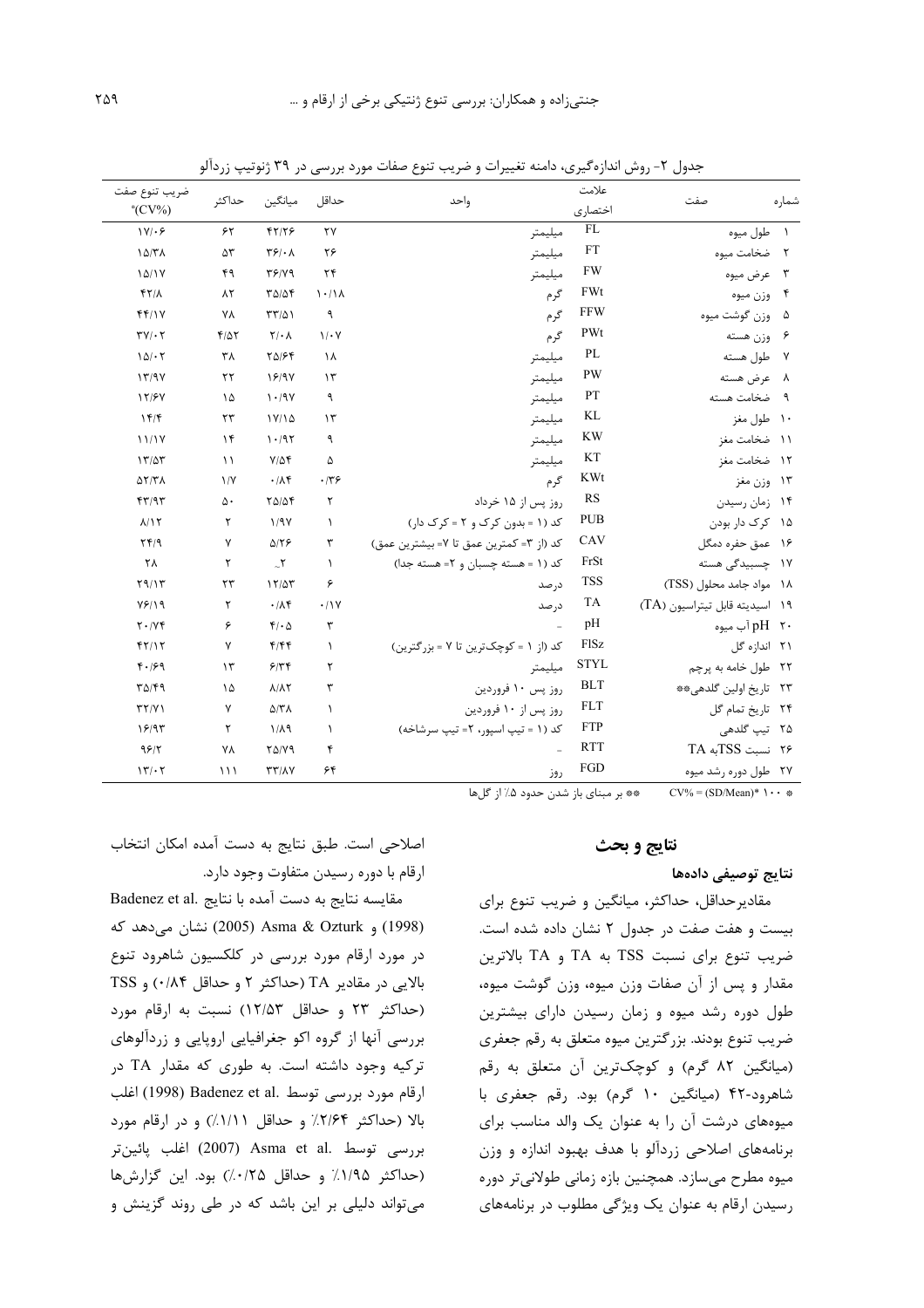مورفولوژیکی، فنولوژیکی و کیفیت میوه گزارش کردند. صفات TSS و TA دارای همبستگی منفی بودند که با نتايج Asma & Ozturk (2005) مطابقت دارد. .u (1991) Byrne et al. (1997) Badenez et al. نرمی گوشت میوه با TSS و TA در ارقام هلو همبستگی مثبت گزارش کردند. .Badenez et al (1998) گزارش کردند که این صفات در زردآلو همبستگی معنیداری ندارند. ضریب همبستگی تاریخ شروع گلدهی و زمان تمام گل r= +٠/٨١ تود. همچنين طول خامه با عرض میوه، وزن گوشت میوه و وزن هسته همبستگی معنیدار و مثبت داشت. بدین ترتیب ارقامی که خامه بلندتری دارند اغلب میوههای بزرگتری نیز خواهند داشت. عمق ناحيه دمگل با اندازه ميوه، وزن گوشت ميوه، طول مغز، pH آب میوه و نسبت TSS/TA دارای همبستگی معنیدار مثبت و با TA همبستگی معنیدار منفی داشت. با توجه به همبستگی معنیدار مثبت وجود کرک روی پوست میوه با جدا بودن هسته از گوشت میوه (r= +·/۴۹)، ارقام بدون كرك اغلب هسته چسبان خواهند بود. همچنین همبستگی معنیداری بین طول دوره رشد و نمو ميوه و طول مغز بذر (r= +٠/٣٣) مشاهده شد.

#### تجزیه به عاملها

حدود ۷۹/۵ درصد از واریانس کل در بین ژنوتیپها توسط ۶ فاكتور اول (PC) توجيه شد. فاكتور اول (PC1) شامل طول، عرض، ضخامت و وزن میوه، وزن گوشت میوه، طول هسته و وزن و طول مغز بود و حدود ۲۴ درصد از واریانس کل را توجیه کرد. فاکتور دوم (PC2) شامل وزن، عرض و ضخامت هسته و عرض، ضخامت و وزن مغز بود و حدود ۱۶ درصد از واریانس کل را توجیه  $T A$ ، 7SS تاكتور سوم (PC3) شامل TA، TSS تسبت مواد جامد محلول به اسیدیته قابل تیتراسیون (RTT) و مقدار pH آب میوه بود و حدود ۱۴/۵ درصد از واریانس كل را توجيه كرد. سه فاكتور اصلى اول توانستند حدود ۵۴/۳۷٪ از واریانس کل را توجیه کنند. همچنین فاکتورهای چهارم، پنجم و ششم که دارای مقادیر ویژه بیشتر از یک بودند و به ترتیب ۹/۶۱، ۸/۰۷ و ۷/۴۷ درصد از واریانس کل را توجیه کردند شامل برخی از خصوصیات کیفی میوه و برخی از صفاتفنولوژیکی بودند.

انتقال زردآلو از منشاء اوليه به سمت ارويا اغلب زردآلوهایی که اسیدیته بیشتری داشتهاند انتخاب شده (1990) Mehlenbacher et al. اند. این امر با گزارش . مبنی بر مقدار بیشتر اسیدیته زردآلوهای گروه جغرافیایی اروپایی نسبت به گروههای شرقی نظیر گروه آسیایی و گروه ایرانی قفقازی مطابقت دارد. البته باید توجه داشت که شرایط اقلیمی و زمان برداشت نیز بر این صفت مؤثر است و در مناطق گرمتر و یا برداشت ديرتر ميزان TA كاهش خواهد يافت. همچنين درصد TSS در ارقام مورد بررسی توسط .Badenez et al (1998) اغلب در حد متوسط (حداكثر ١٨/٧ و حداقل ۹/۳ درجه بریکس) و در ارقام مورد بررسی توسط Asma & Ozturk (2005) اغلب متوسط و بالا (حداكثر ۲۶/۵ و حداقل ۱۲/۷ درجه بریکس) بود. مقادیر این صفت در گزارشهای آنها در محدوده مقادیر به دست آمده در این تحقیق بود.

## نتایج همبستگی ساده صفات

نتایج همبستگی بین صفات اندازهگیری شده در این پژوهش در جدول ۴ آمده است. همبستگی معنیدار بالایی در بین متغیرهای وابسته به صفات میوه شامل: طول میوه، عرض میوه، ضخامت میوه، وزن گوشت میوه، وزن هسته، طول هسته، عرض هسته و وزن مغز مشاهده شد. مقادیر عرض میوه، ضخامت میوه، وزن میوه و وزن گوشت ميوه همبستگى معنى دار مثبت با TSS (به ترتيب ٠/٣٣، ٠/٣١، ٠/٣٩، ٠/٣٠ و ٠/٤٠) و pH آب ميوه (به ترتيب ٠/٤٢، ٠/٤۴، ٠/٤٢، و ٠/٤٢) داشتند ولي اين صفات همبستگی معنیدار منفی با TA آب میوه (به ترتیب ۰/۴۶–، ۰/۴۸–، ۰/۴۶– و ۰/۴۶–) داشتند. بر این اساس ارقام دارای میوه گردتر اغلب از شیرینی بیشتری برخوردارند. Perez-Gonzales (1992) تنوع بالايي را در بین ژنوتیپهای ژرمیلاسم زردآلوی مکزیک برای ۲۰ صفت مورفولوژیکی و فنولوژیکی و بویژه صفات مرتبط با عملکرد گزارش کرد. در گزارش او وزن میوه با صفاتی نظیر رفتار رشدی درخت، قطر نوک و پایه مهمیز میوه دهنده و اندازه جوانه برگ همبستگی داشتند. از سوی ديكر .Badenez et al (1998) با استفاده از تجزيه به عاملها تنوع اندکی را در بین ۵۵ رقم زردآلو از اسپانیا، فرانسه، ایتالیا، یونان، تونس و آمریکا برای ۱۸ صفت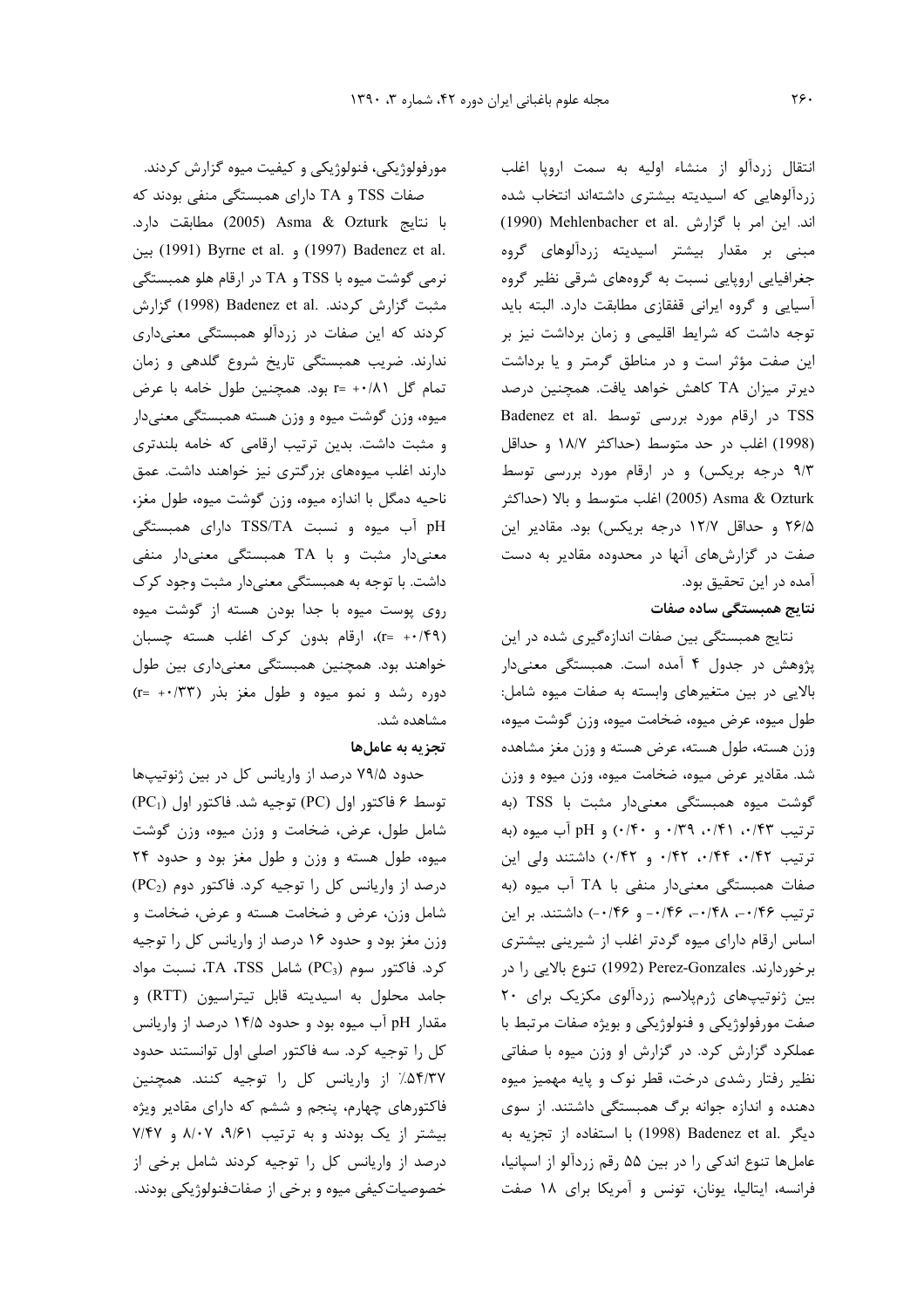این نتایج با نتایج Badenez et al. مورد زردآلو قابل مقایسه است. این محققین گزارش کردند که ٩١/١/ از واریانس کل توسط ١٠ عامل اصلي اول توجيه شده است. در گزارش آنها صفاتی نظیر وزن میوه و هسته، قطر میوه و برخی صفات فنولوژیکی در عامل اول قرار گرفتند که ۲۸/۶٪ از واریانس کل را توجیه کردند. همچنین صفاتی نظیر TA، وزن میوه و قطر میوه در عامل دوم بار عاملی بالایی نشان دادند. در حالی که برخی خصوصیات رویشی در عامل سوم معنیدار شدند. در ارزیابی تعدادی از ارقام زردآلوی ترکیه توسط Asma .et al (2005)، ٧ عامل اول ٩٠٪ از واريانس كل را توجیه نمود. صفات مربوط به اندازه و وزن میوه، هسته و مغز در عامل اول قرار گرفتند. به علاوه صفاتی نظیر TSS و TA نیز در عامل اول قرار گرفتند. در حالی که عوامل دوم و سوم هر كدام با يک صفت (به ترتيب نسبت گوشت به هسته و زمان رسیدن) ضرایب عاملی بالا داشتند. با مقایسه نتایج فوق میتوان نتیجه گرفت که خصوصیات مربوط به ابعاد و وزن میوه بخش عمده

واریانس کل را در مطالعات مختلف به خود اختصاص داده است و صفاتی نظیر TSS و TA نیز در محدوده ارقام دارای واریانس نسبتاً بالایی بودهاند. علاوه بر این وجود عاملهای مستقل برای هر گروه از صفات میتواند در برنامههای اصلاحی مورد توجه قرار گرفته و به استقلال صفات توجه گردد.

## نتايج نشانگر RAPD

١٧ آغازكر مورد استفاده (انتخاب شده از بين ٩٧ آغازگر RAPD) در مجموع ۲۲۴ قطعه DNA را تکثیر نمودند که از بین آنها ۱۷۲ قطعه دارای چند شکلی و وضوح مناسب برای نمرهدهی بودند (جدول ۳). بیشترین تعداد قطعه تكثير شده ٢٣ عدد و مربوط به آغازگر BB-05 و بیشترین درصد چندشکلی مربوط به آغازگرهای BB-07 و BA-08 (۱۰۰٪) بوده است (جدول ٣). اندازه قطعات تكثير شده در تمام آغازگرها در محدوده ۲۵۰–۳۰۰۰ جفت باز تخمین زده شد. شکل ١ تصوير الگوى باندى حاصل از آغازگر BB-14 را نشان مے ٖدھد.

|                            |                               | ت ر                   |               |                  |              |             |
|----------------------------|-------------------------------|-----------------------|---------------|------------------|--------------|-------------|
| قدرت تفكيك<br>$Rp*$        | در صد<br>چندشکلی              | تعداد باند<br>چند شکل | تعداد كل باند | توالی آغازگر     | نام آغاز گر  | رديف        |
|                            |                               |                       |               |                  |              |             |
| Y/Y                        | YY/YY                         | λ                     | $\setminus$   | 5'-TGCTCGGCTC-3' | <b>BA-02</b> |             |
| Y/90                       | $\cdots$                      | ۱۶                    | ۱۶            | 5'-CCACAGCCGA-3' | <b>BA-08</b> | ٢           |
| $\frac{1}{2}$              | $\Delta\lambda/\tau\tau$      | ٧                     | $\gamma$      | 5'-CCACGCATCA-3' | <b>BA-16</b> | ٣           |
| $\mathbf{r}/\mathbf{r}$    | 557/58                        | ٧                     | ۱۱            | 5'-ACACTGGCTG-3' | <b>BB-01</b> | ۴           |
| f/99                       | YY/91                         | ١٧                    | ۲۳            | 5'-GGGCCGAACA-3' | <b>BB-05</b> | ۵           |
| $f/\Delta$                 | $\cdots$                      | $\gamma$              | $\gamma$      | 5'-GAAGGCTGGG-3' | <b>BB-07</b> | ۶           |
| ٢                          | ۶.                            | ٣                     | ۵             | 5'-TCGTCGAAGG-3' | <b>BB-08</b> | ٧           |
| Y/YY                       | 9.491                         | $\mathcal{L}$         | $\setminus$   | 5'-AGGCCGGTCA-3' | <b>BB-09</b> | ٨           |
| Y/5Y                       | $\lambda$ $1/\lambda$ $\zeta$ | ٩                     | $\setminus$   | 5'-TGCGGGTTCC-3' | <b>BB-11</b> | ٩           |
| Y/F                        | 99/77                         | ٩                     | $\gamma$      | 5'-GTGGGACCTG-3' | <b>BB-14</b> | ١.          |
| $\mathbf{r}/\mathbf{r}$    | $\lambda$ .                   | ۱٢                    | ۱۵            | 5'-GTGCGGAGAG-3' | <b>BD-05</b> | $\setminus$ |
| $\mathbf{r}/\mathbf{r}$    | $\Delta\lambda/\tau\tau$      | ٧                     | $\gamma$      | 5'-CCACGGTCAG-3' | <b>BD-09</b> | $\gamma$    |
| $\mathbf{r}/\mathbf{r}$    | Y1/FT                         | $\mathcal{L}$         | ۱۴            | 5'-GTTCGCTCCC-3' | <b>BD-17</b> | $\gamma$    |
| $\mathbf{y}_{\mathcal{F}}$ | 97/T1                         | $\gamma$              | $\gamma$      | 5'-ACGCACACTC-3' | <b>BD-18</b> | $\lambda$   |
| f/Y                        | <b>88187</b>                  | $\mathcal{L}$         | ۱۵            | 5'-AGGCGGCACA-3' | $BD-20$      | ١۵          |
| $1/\lambda \Delta$         | $PAYV\Delta$                  | $\setminus$           | ۱۶            | 5'-CAGCGGGTCA-3' | <b>BE-06</b> | ۱۶          |
| $f/\lambda \Delta$         | <b>YY/YA</b>                  | ٧                     | ٩             | 5'-AAGCGGCCCT-3' | <b>BE-10</b> | $\gamma$    |

جدول ۳- اسامي آغازگر هاي منتخب مورد استفاده در تجزيه RAPD، توالي، تعداد باند، تعداد باند چند شکل، درصد چند شکلی و قدرت تفکیک هر نشانگر

ه Rp = ΣI<sub>b</sub> به I<sub>b</sub> = 1- (2 × |0.5-p|) و p فراوانی حضور باند در ۳۹ ژنوتیپ میباشد.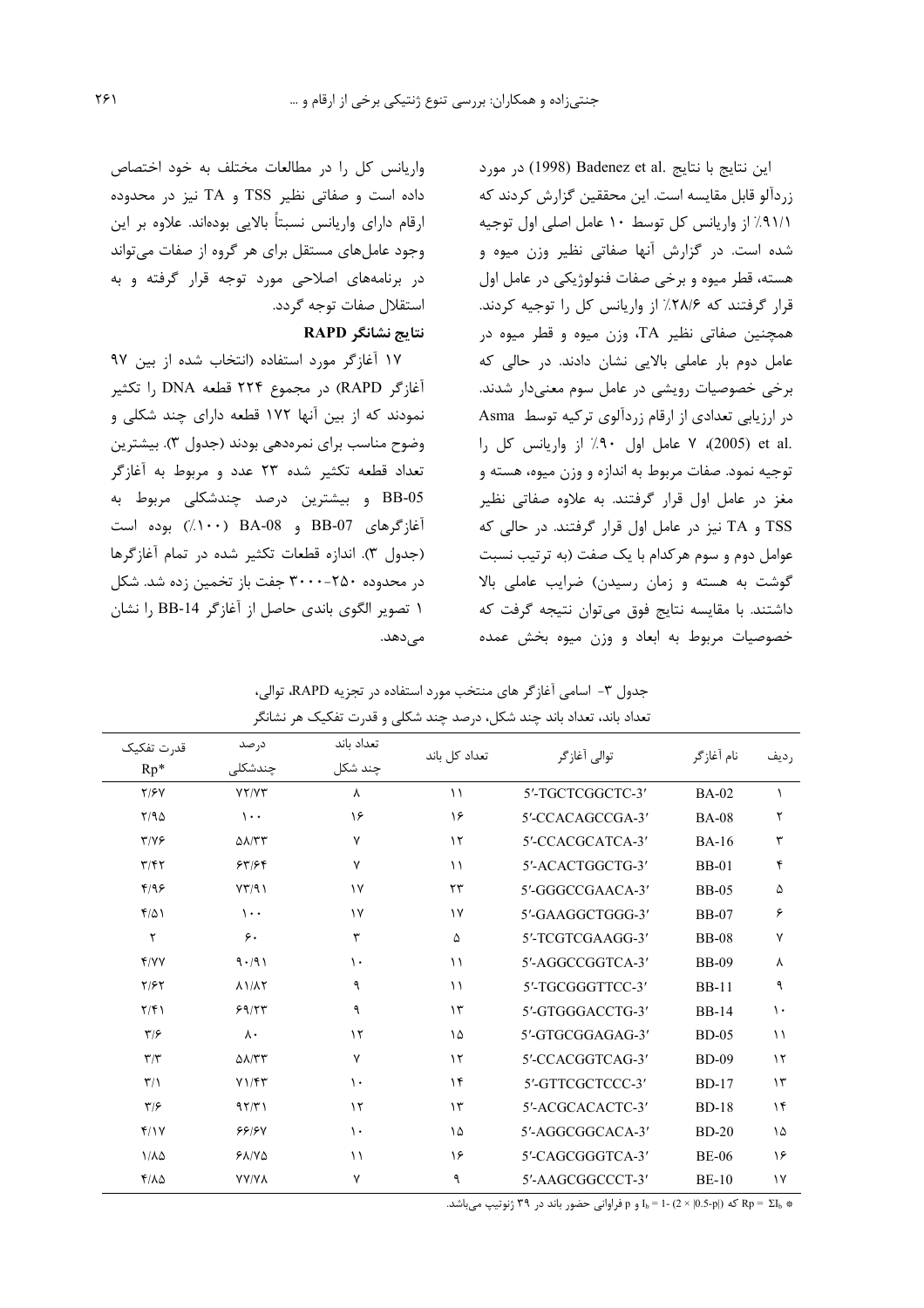| ۱.۰۰ FL طول میوه                                                                                                                                                                                                                                          |
|-----------------------------------------------------------------------------------------------------------------------------------------------------------------------------------------------------------------------------------------------------------|
| ۲۰۰ **FW ۰/۷۷ عرض میوه                                                                                                                                                                                                                                    |
| $FT \cdot$ ۰/۲۴ ۰/۹۴ ۰/۹۴ مخامت میوه                                                                                                                                                                                                                      |
| وزن ميوه $FWt\cdot$ ۰/۹۷** ۰/۹۷** ۱.۰۰                                                                                                                                                                                                                    |
| وزن گوشت ميوه FFW ۰/۸۳** ۰/۹۷** ۱/۰۰ ۰۰*                                                                                                                                                                                                                  |
| وزن هسته $\text{PWt} \cdot \text{F} \mathsf{A}^{\text{ee}} \cdot \text{F} \mathsf{Y}^{\text{ee}} \cdot \text{A} \mathsf{A}^{\text{ee}} \cdot \text{A} \mathsf{Y}^{\text{ee}} \cdot \text{A} \mathsf{Y}^{\text{ee}} \cdot \text{A} \mathsf{Y}^{\text{ee}}$ |
| ٠/٩٢* PL ٠/٩٢** ٠/۶٣* ٠/۵۵* ٠/۶٧** ٠/٥٥* PL ٠/٩٢* ٠/۶٣* بطول هسته                                                                                                                                                                                         |
| ۰۰، PW ۰/۴۴**۰/۷۳**۰/۵۹**۰/۶۰ ۰/۵۹**۰/۵۹**۰/۵۹**۰/۰۰ PW عرض هسته                                                                                                                                                                                          |
| ٠٠. ١ PT ٠/٣٣* ٠/٥٧** ٠/٥٢** ٠/٥٢** ٠/٥٢** ٠/٥٢** PT ضخامت هسته                                                                                                                                                                                           |
| ۰۰. [ ^ KI_ ۰/۷۳** ۰/۵۳** ۰/۵۳** ۰/۵۳** ۰/۵۳** ۰/۵۳** دامل مغز                                                                                                                                                                                            |
|                                                                                                                                                                                                                                                           |
| ۰۰. ( KT ۰/۲۵ ۰/۳۵*۰/۱۹ ۰/۳۹ ۰/۲۹ ۰/۲۹ ۰/۲۹ ۰/۲۹ ۰/۲۹ ۲۴۴*۰/۰۰ KT ضخامت مغز                                                                                                                                                                               |
| ۰۰. ( KWt ۰/۳۳* ۰/۴۷* ۰/۴۷* ۰/۴۹* ۰/۳۹* ۰/۴۹* ۰/۳۹* ۰/۴۹* ۰/۵۹* ۲۳* ۱/۵۲* ۲۳* ۱/۶۶* ۱/۰۰ KWt وزن مغز                                                                                                                                                      |
| ۰۱، ۱۸/۰ - ۲۸/۰ - ۱۷/۰ - ۱۸/۰ - ۱۸/۰ - ۱۸/۰ - ۱۸/۰ - ۱۸/۰ - ۱۸/۰ - ۱۸/۰ - RS ، زمان رسیدن                                                                                                                                                                 |
|                                                                                                                                                                                                                                                           |
| ۰۰۲, CAV ۰/۴۲ ۰/۴۴ ۰/۵۰ ۰/۳۱ ۰/۰۵ ۰/۰۱ ۰/۴۱ ۰/۵۰ ۰/۵۰ ۰/۵۰ ۰/۵۰ ۰/۴۹*۰/۵۰ ۲۴۴*۰/۰ ۲۸۹۳ عمق حفره دمگل                                                                                                                                                      |
| ۰۰۱، ۱۴۹٬۰۰۰٬۱۴۳٬۰۰۰٬۱۴۹٬۰۰۰٬۱۶۰٬۰۰۰٬۱۴۹٬۰۰۰٬۱۴۰٬۰۰۰٬۱۳۰٬۰۰۰٬۱۳۰٬۰۰۰٬۱۲۰٬۰۰۱٬۲۰۰٬۱۲۰٬۰۰۰٬۱۲۰٬۰۰۰٬۱۲۰ جسبيدگي هسته                                                                                                                                         |
| ۰۰(۱۰ ۰/۲۴ ۰/۱۴ ۰/۱۴ ۰/۱۰ - ۰/۲۷ - ۰/۱۲ - ۰/۱۲ - ۰/۱۴ - ۰/۱۴ - ۰/۴۴ ۰/۴۴ ۰/۴۴ - ۰/۴۴ ۰/۴۳ - TSS مواد جامد محلول                                                                                                                                           |
|                                                                                                                                                                                                                                                           |
|                                                                                                                                                                                                                                                           |
| ۰۰/ ۰/۱۴ - ۱۳۴۰ - ۱۳۴۰ - ۱۳۳۰ - ۱۳۴۰ - ۱۳۴۰ - ۲۳۰ - ۲۳۰ - ۲۴۰ - ۲۴۰ - ۲۴۰ - ۲۴۰ - ۲۰۱۵ - ۲۰۱۴ - ۲۱۵ - FISz - ۱۸۰ - ۲۰۱۴ - گل                                                                                                                              |
| ۰۰۲۱ -۰۱۴۴ -۰۱۲۷ -۰۱۲۸ -۰۱۲۷ -۰۱۲۷ -۰۱۲۷ -۰۱۲۷ -۰۱۲۷ -۰۱۲۷ -۰۱۲۸ -۰۱۲۵ -- ۱۳۴۴ -- ۱۳۴۴ -- ۱۳۴۴ -- ۱۳۴۴ -- ۱۳۴۲ -- ۱۳۵۲ -- ۱۳۵۲ -- ۱۳۵۲ -- ۱۳۵۲ -- ۱۳۵۲ -- ۱۳۵۲ -- ۱۳۵۲ -- ۱۳۵۲ -- ۱۳۵۲ --                                                                 |
| ٠٠١، ٢٠/١٣ - ١٢/٠ - ١/٢/ - ١/١/٠ - ١/١/٠ - ١/١/٠ - ١/١/٠ - ١/١/٠ - ١/١٧ - ١/١/٠ - ١/٢/ - ١/٢٧ - ١/١٠ - ١/٢٧ - ١/٢١ - BLT - ١/١٠ - ١/٢١ - ١/٢٧ - ١/٢٧ - ١/٢٧ - ١/٢٧ - ١/٢٧ - ١/٢٧ - ١/٢٧ - ١/٢                                                             |
| ۰۰۱۹ (۱۴۰–۱۷۸، --۱۷۲، --۱۷۲، --۱۲۷، --۱۲۷، --۱۰۷، --۰۱۰، ۲۰۰۲، ۲۷۲–۱۲۴، ۲۳۴–۱۳۴۴–۱۳۴۰، ۲۰۰۲–۲۴۰۴، ۱۲۰۲–۲۴ تاريخ تمام گل                                                                                                                                   |
|                                                                                                                                                                                                                                                           |
| ۰۱/۱۷ - ۱۷/۰ - ۱۸۶°° - ۱۸۶°′ - ۱۸۶°° - ۱۸۶°′ - ۱۸۶°′ - ۱۷۷ - ۱۴۷۰ - ۱۴۸۰ - ۱۷۳ - ۱۴۸° - ۱۴۸° - ۱۸۶°′ - ۱۸۶°′ - ۱۸۶°′ - ۱۸۶°′ - ۱۸۶°′ - ۱۸۶°′ - ۱۸۶°′ - ۱۸۶°′ - ۱۸۶°′ - ۱۸۶°′ - ۱۸۶°′ - ۱۸۶°′ - ۱۸۶°′ - ۱۸۶°′ - ۱۸۶°′ - ۱۸۶°′                              |
|                                                                                                                                                                                                                                                           |

\*\*، \*: معنىدار در سطح ۱ و ۵ درصد.



شكل ١- الگوى باندى حاصل از آغازگر BB-14 تصادفى RAPD (نام کامل هر ژنوتیپ بر مبنای شماره در جدول ۱ آمده است.)

ژنوتیپها نیز برابر ۰/۷۲ به دست آمد. رقم تنسگل حداقل تشابه را با سایر ارقام نشان داد و ضرایب تشابه بین رقم تنسگل با سایر ارقام کمتر از ۰/۵ بود. بررسیهای مورفولوژیک نشان داد که ویژگیهای

نتایج حاصل از ماتریس تشابه نشان داد که کمترین شباهت (۲۰)۰) بین ژنوتیپهای تنسگل و شاهرود-۴۸ و بیشترین شباهت (۰/۹۶) بین ارقام نوری پیشرس با نوری دیررس میباشد. میانگین تشابه بین کل ارقام و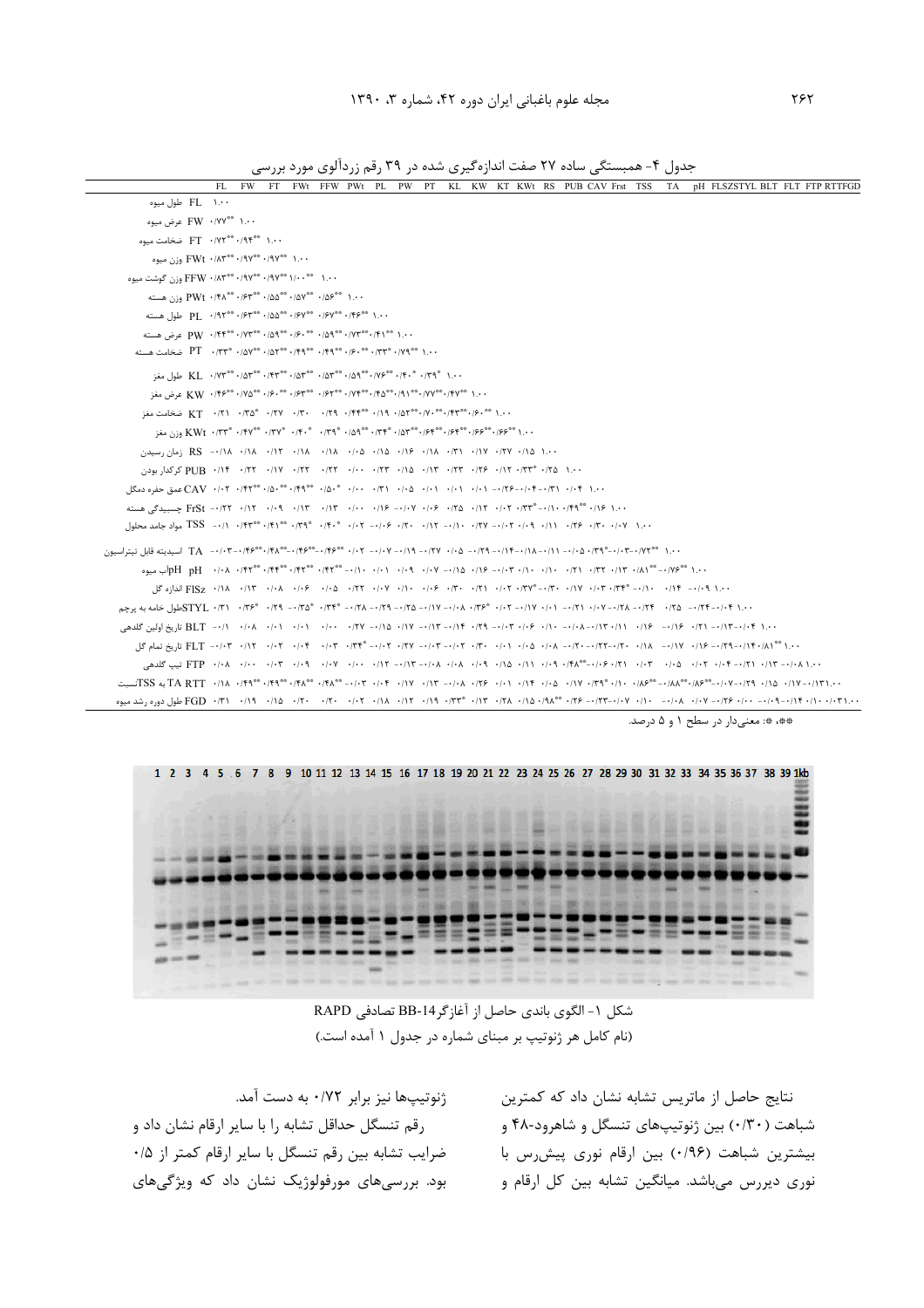ظاهري اين رقم حد واسط آلو و زردآلو است. كاستينا و ریبوف خصوصیات گونهای از جنس Prunus با نام P. dasycarpa را تشريح كردند (Faust, 1998)، كه به نظر میرسد رقم تنسگل متعلق به آن گونه باشد. بررسیهای سیتولوژیکی و ملکولی بیشتری برای اثبات این موضوع ضروری به نظر میرسد.

در محاسبه ضریب کوفنتیکی که نشاندهنده همبستگی بین ماتریس و دندروگرام حاصله میباشد، مقدار r=۰/۹۲ به دست آمد که بیانگر همبستگی مناسب ماتریس تشابه و ماتریس حاصل از دندروگرام مے باشد. در فاصله حدود ۰/۶۳ مقیاس کلاستر ژنوتیپها در ۵ گروه قرار گرفتند که منطبق بر برخی خصوصیات مورفولوژیکی آنها میباشد (شکل ۲). بر اساس نتایج كلاستر، شاخه اول شامل تنسگل (شماره ١٢) بود كه

شاخص ترین ویژگی آن دیرگلی و ماهیت آلو × زردآلو و يا تعلق آن به گونه ديگر مي باشد. از ديگر خصوصيات آن رنگ متفاوت پوست شاخههای درخت و شباهت به پوست آلو، درختان کوچکتر نسبت به زردآلو و میوههای شبیه به آلو است. این رقم در فاصله ۰/۳۶ تشابه از بقیه ارقام و ژنوتیپها جدا شد. عدم تفکیک این رقم در تجزیه کلاستر حاصل از دادههای مورفولوژیکی به علت سهم قابل توجه اندازه میوه، هسته و مغز در تجزیه صفات مورفولوژیک بوده است. در فاصله ۰/۶۱ تشابه ارقام ملایری (شماره ۹)، جهانگیری (شماره ۲۰) و قیسی-۲ (شماره ۱۴) هر کدام تشکیل گروههای تک فردی مستقل داده اند. رقم ملایری نیز از ارقام دیرگل است و رقم قیسی-۲ زودگل ترین رقم موجود در كلكسيون مشاهده شد.



شکل ۲- گروهبندی ۳۹ نمونه زردآلو با استفاده از ضریب تشابه جاکارد و روش UPGMA حاصل از دادههای RAPD (نام کامل هر ژنوتیپ در جدول ۱ آمده است.)

بقیه ارقام همگی در یک گروه اصلی قرار گرفتند که در فاصله ۶۳ خود به دو گروه فرعی یا زیرگروه تقسیم شده است. زیر گروه اول شامل ارقام و ژنوتیپهایی است که گروهبندی آنها منطبق بر خواستگاه و برخی خصوصیات مورفولوژیکی آنها بود. همه ارقام و

ژنوتیپهایی که از مناطق اطراف شاهرود جمعأوری شده بودند در این زیرگروه قرار گرفتند. همچنین ارقام قربان مراغه و استیوت مراغه که دارای خواستگاه یکسان (احتمالاً شهرستان مراغه) بودند، به همراه رقم قاضی جهان تشابه بسيار بالايي را نشان دادند (٨٩/٠ تا ٠/٩٣)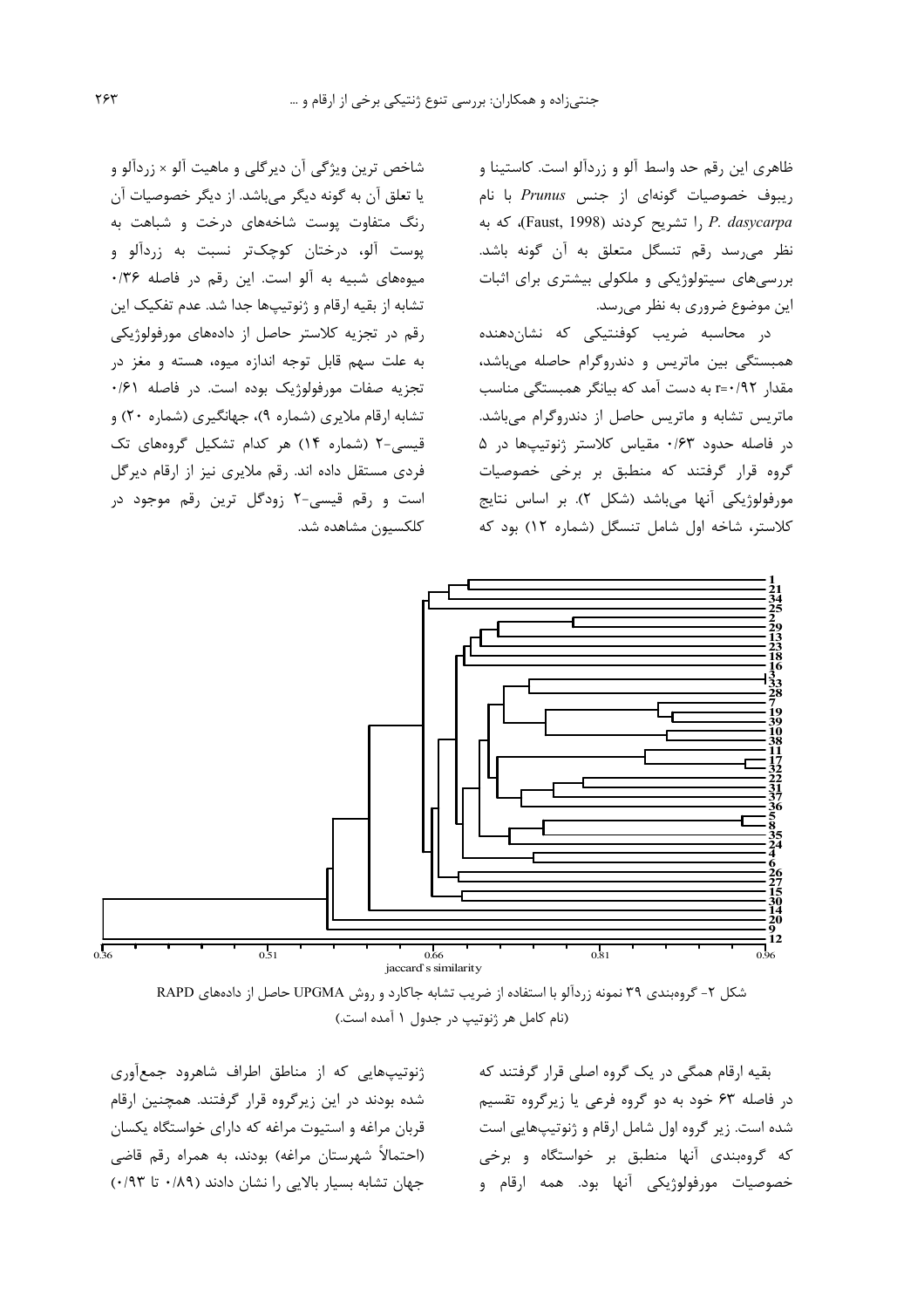و در یک گروه قرار گرفتند. همچنین 'شاهیسند'، 'قوامی' و 'سفید دماوند' که شکل میوه آنها بسیار شبیه به هم بودند با نشانگر RAPD نیز تشابه بسیار بالایی را نشان دادند.

ارقام شاهرود-٢٩، قیسی-١ و شاهرود-۴٢ كه دارای شکل میوه مشابه بودند با رقم نخجوان تشابه بالایی را نشان دادند. چهار رقم که دارای مقادیر TSS بالاتری بودند ('مربایی'، 'شوقان'، 'نصیری' و 'میرزایی') تشکیل یک زیر گروه دادند. با وجود موارد فوق که تطابق گروہبندی ملکولی با برخی از ویژگی،های مورفولوژیک را نشان می دهد، نشانگرهای به کار گرفته شده در این آزمایش نتوانستند ارقام را براساس زمان رسیدن آنها تفکیک کنند. 'دیررس دیزج' به عنوان دیررسترین رقم موجود در کلکسیون بیشترین شباهت (۰/۷۸) را با رقم میان رس شمس نشان داد. 'نوری پیش رس ٔ بیشترین تشابه را با یکی از دیررسترین ارقام ('نوری دیررس') نشان داد (۹۶/۰ =r) که احتمالاً می تواند به دلیل جهش در یک صفت زمان رسیدن باشد. رقم دیررس جعفری بیشترین تشابه را با ژنوتیپ شاهرود-۴۱ نشان داد (۰/۸۷) و هر دوی آنها با 'قربان مراغه'، 'استيوت مراغه' و 'قاضى جهان' تشكيل گروهى ۱٫ دادند که به گروه 'نوری دیررس' و 'نوری پیشرس' نزدیک است. همچنین ارقامی نظیر میرزایی، مربایی و شاهرود-۸ که ارقام نسبتا پیش رس محسوب می شوند نیز در کلاستر به صورت پراکنده قرار گرفتند. با توجه به شکل ۲ مے توان نتیجه گرفت که مارکرهای به کار گرفته شده در تحزیه RAPD دارای قدرت کافی برای تفکیک ارقامی مانند تنسگل، ملایری و قیسی-۲ بودند.

# كلاستر حاصله نشان داد كه اگرچه تنوع قابل توجهي در بين ارقام مورد مطالعه وجود دارد ولي سطح تنوع اغلب آنها نزدیک به هم میباشد زیرا با توجه به اینکه اغلب ارقام در فاصله ۰/۶۵ تا۱۸۰۰ تشابه از همدیگر تفکیک شدند، تمایز کمی در بین گروههای اصلی و فرعی در دندروگرام حاصل از ماتریس تشابه وجود دارد. این موضوع شاید ناشی از این امر باشد که به دليل داشتن ژنوم نسبتا كوچك، ميانگين ضريب تشابه ژنوتیپهای زردآلو بالا میباشد. اندازه ژنوم Prunus ۲ حدود ۵/۸×۵/۸ جفت باز است که حدود ۲ $armeniaca$ برابر اندازه ژنوم Arabidopsis thaliana و در حدود ژنوم دو گونه مهم دیپلوئید در جنس *Prunus* با n=8 یعنی هلو (۵/۸×۱۰<sup>۸</sup> جفت باز) و گیلاس (۵/۸ × ۵/۸ جفت باز) قرار دارد (Arumunganathan & Earle, 1991). اگرچه بیشتر تولید زردآلو در جهان در کشورهای تولیدکننده زردآلو از دانهالهای تصادفی و یا ارقام محلی است (Bassi, 1991)، ولي بسياري از ارقام در بسياري از کشورهای تولیدکننده زردآلو به گروه اروپایی تعلق دارد (Mehlenbacker et al., دارد) (Mehlenbacker et al., (1991. این موضوع علاوه بر ژنوم کوچک که سبب كاهش سطح تنوع زردآلو مى شود، ناشى از كاهش تدریجی تنوع ژنتیکی در طی روند گزینش و گسترش آن از آسیای مرکزی به طرف اروپا بوده است. بنابراین، ایران که به مرکز پیدایش زردآلو نزدیکتر است دارای تنوع غني تري از زردآلو مي باشد كه لازم است با جمع آوری گسترده تری از ژنوتیپها و ارقام از مناطق مختلف ایران به این گستره ژنتیکی دسترسی بهتری ييدا نمود.

#### **REFERENCES**

- Arumuganathan, K. & Earle, E. (1991). Nuclear DNA content of some important plant species. Plant  $1<sup>1</sup>$ Molecular Biology Reporter, 9, 208-218.
- Asma, B. M., Kan, T. & Birhanli, O. (2007). Characterization of promising apricot (Prunus armenica L.)  $2.$ genetic resources in Malatya, Turkey. Genetic Resources and Crop Evolution, 54, 205-212.
- 3. Asma, B. M. & Ozturk, K. (2005). Analysis of morphological, pomological and yield characteristics of some apricot germplasm in Turkey. Genetic Resources and Crop Evolution, 52, 305-313.
- 4. Badenez, M.L., Martinez-Calvo, J. & Lacer, G. (1998). Analysis of apricot germplasm from the European ecogeographical group. Euphytica, 102, 93-99.
- 5. Bassi, D. (1999). Apricot culture: present and future. Acta Horticulturae, 488, 35-40.
- 6. Byrne, D. H., Nikolic, A. N. & Burns, E. E. (1991). Variability in sugars, acids, firmness, and color characteristics of 12 peach genotypes. Journal of the American Society for Horticultural Science, 116, 1004-1006.
- 7. Casas, A. M., Igartua, E., Balaguer, G. & Moreno, M. A. (1999). Genetic diversity of Prunus rootstocks